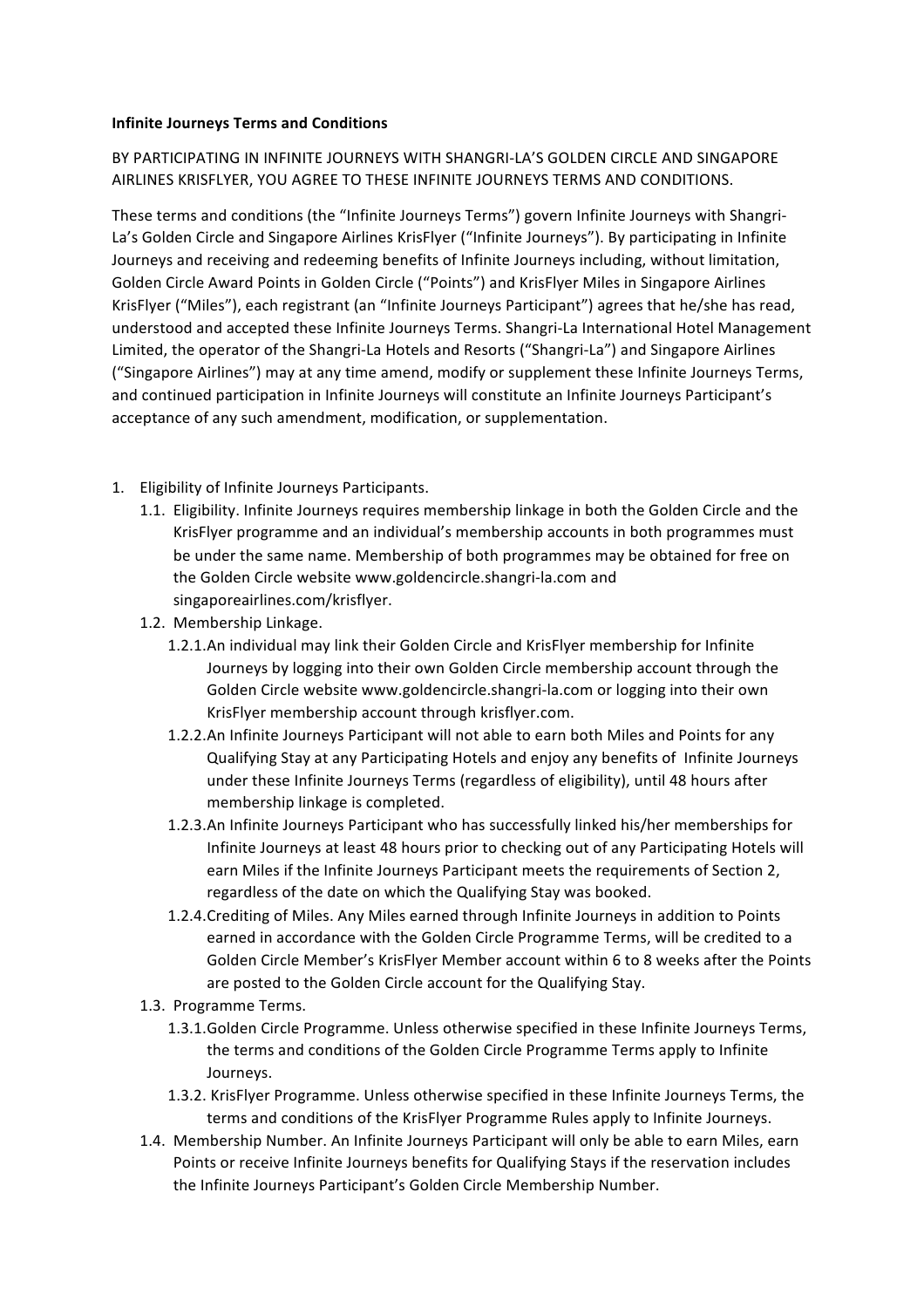1.5. Definitions. To the extent that terms are capitalised in these Infinite Journeys Terms, the terms have the meanings specified in the Golden Circle Programme Terms or the KrisFlyer Programme Rules, as applicable. These include, without limitation, the definitions of Qualifying Stays, Participating Hotels, Golden Circle Jade Membership, Golden Circle Diamond Membership in the Golden Circle Programme Terms and the definitions of KrisFlyer Elite Silver status, KrisFlyer Elite Gold status in the KrisFlyer Programme Rules.

# 2. Earning Miles and Points for Hotel Stays

An Infinite Journeys Participant who has successfully linked his/her Golden Circle and KrisFlyer memberships will earn 500 Miles for each Qualifying Stay at any Participating Hotels and Points in accordance with the Golden Circle Programme Terms if the reservation includes the Infinite Journeys Participant's Golden Circle Membership number.

## 3. Converting Points to Miles

- 3.1. An Infinite Journeys Participant who has successfully linked his/her Golden Circle and KrisFlyer memberships is eligible to enjoy 25% bonus Miles when he/she converts Points into Miles at a ratio of one (1) Mile to one (1) Point in accordance with the Golden Circle Programme Terms (i.e. an Infinite Journeys Participant will receive five (5) Miles for every four (4) Points converted).
- 3.2. Golden Circle and KrisFlyer have the right to terminate the 25% bonus Miles or to change the conversion policies, procedures or conditions in whole or in part, at any time, with or without notice.

# 4. Converting Miles to Points

- 4.1. An Infinite Journeys Participant who has successfully linked his/her Golden Circle and KrisFlyer memberships is eligible to convert Miles into Points at a ratio of twelve (12) Miles to one (1) Point in accordance with the KrisFlyer Programme Rules.
- 4.2. A maximum of one hundred and eighty thousand (180,000) Miles, per member, per calendar vear may be converted to Points.
- 4.3. Each conversion requires a minimum transfer of twenty thousand (20,000) Miles.
- 4.4. Members should allow 7-10 business days for Miles and/or Points to post to their accounts.
- 4.5. Golden Circle and KrisFlyer have the right to terminate the conversion from Miles to Points offering or to change the conversion policies, procedures and conditions in whole or in part, at any time, with or without notice.
- 5. Status Match Benefits for KrisFlyer Elite Gold and PPS members
	- 5.1. Eligibility. Registration for Golden Circle Jade membership status match benefit requires an Infinite Journeys Participant to hold membership of both Golden Circle with Gold membership status and (a) KrisFlyer Elite Gold or (b) PPS Club membership status. An individual's membership accounts in both programmes must be under the same name. Membership of Golden Circle with Gold membership status may be obtained for free on the Golden Circle website www.goldencircle.shangri-la.com.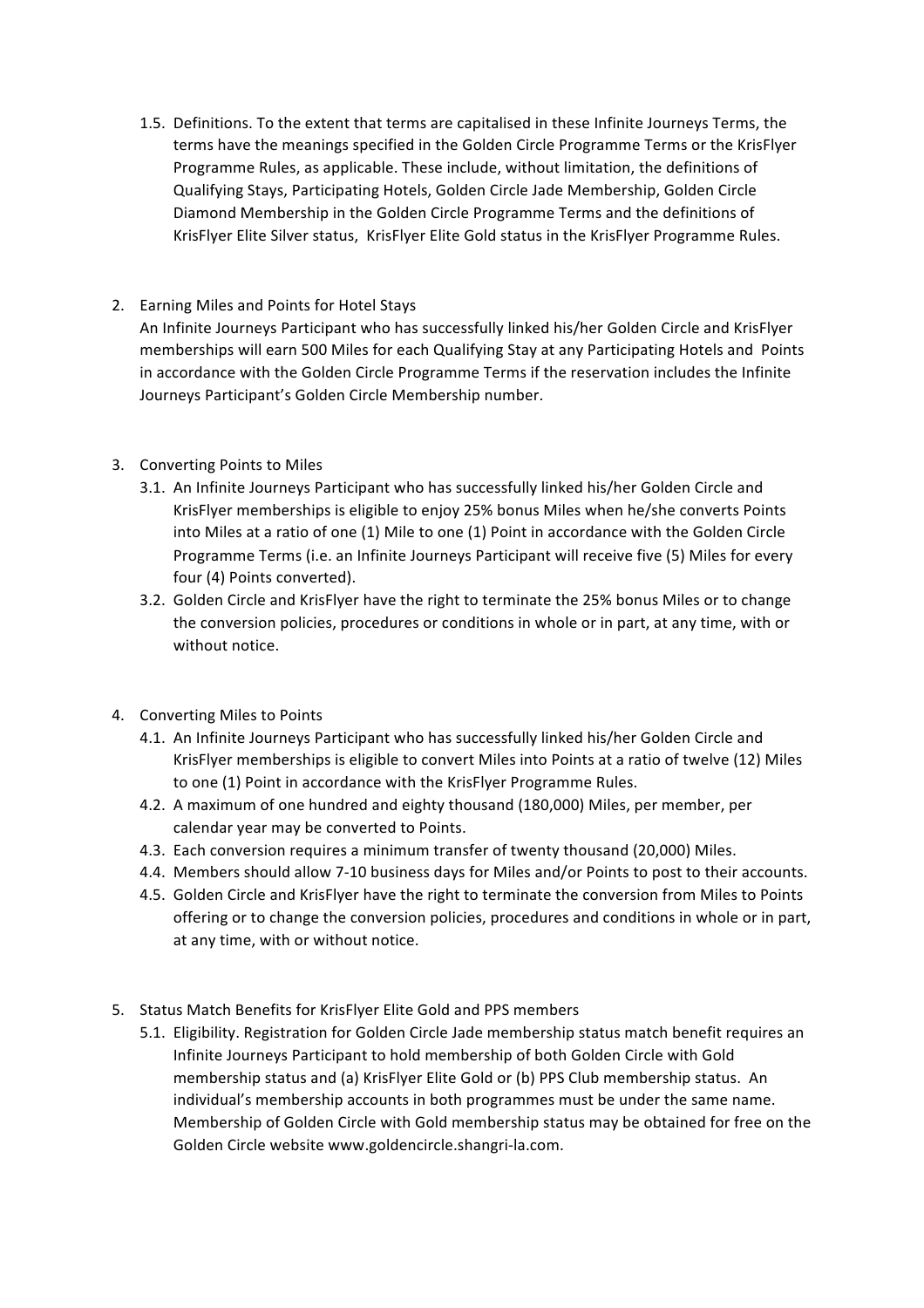- 5.2. Limitations on Eligibility. An individual who is an existing Golden Circle Jade member, Golden Circle Diamond member, KrisFlyer Basic member, KrisFlyer Elite Silver member or who has registered for this benefit at least once (1) before will not be eligible to register for Golden Circle Jade membership under Infinite Journeys.
- 5.3. Registration: A KrisFlyer Elite Gold or PPS Club member may only register for this Golden Circle Jade membership status match benefit once through krisflyer.com. Repeat or multiple registrations are not allowed.
- 5.4. Requirements to enjoy Golden Circle Jade membership Status KrisFlyer Elite Gold and PPS members who have successfully registered for this benefit are required to complete one (1) Qualifying Stay in order to enjoy the Golden Circle Jade membership status for one (1) year.
- 6. Status Match Benefits for Golden Circle Diamond and Jade members
	- 6.1. Eligibility. Registration for KrisFlyer Elite membership status benefit requires an Infinite Journeys Participant to hold membership of both Golden Circle with Diamond or Jade membership status and a KrisFlyer Basic or Elite Silver membership status. An individual's membership accounts in both programmes must be under the same name. Basic membership of KrisFlyer may be obtained for free at krisflyer.com.
	- 6.2. Limitations on Eligibility. An individual who is an existing Golden Circle Gold member, KrisFlyer Elite Gold or PPS Club member or who has registered for this benefit at least once (1) before will not be eligible to register for KrisFlyer Elite membership status under Infinite Journeys.
	- 6.3. Registration. A Golden Circle Diamond or Jade member may only register for this KrisFlyer Elite membership status benefit once through the Golden Circle website www.goldencircle.shangri-la.com. Repeat or multiple registrations are not allowed.
	- 6.4. Upon successful registration, a KrisFlyer Basic member will be upgraded to KrisFlyer Elite Silver membership status within six  $(6)$  to eight  $(8)$  weeks of registration. An existing KrisFlyer Elite Silver member will enjoy a one-year extension to his/ her KrisFlyer Elite Silver membership status within 6-8 weeks of registration.
	- 6.5. Requirements to enjoy KrisFlyer Elite Gold membership status
		- 6.5.1.A Golden Circle Diamond member who has successfully registered for this benefit is required to purchase and travel once (1) on a Singapore Airlines or SilkAir commercial flight in any booking class except booking class codes G 'Group fares', award and codeshare flights, within four (4) months of registration in order to enjoy the KrisFlyer Elite Gold membership status for one  $(1)$  year.
		- 6.5.2.A Golden Circle Jade member who has successfully registered for this benefit is required to purchase and travel three (3) times on a Singapore Airlines or SilkAir commercial flight in any booking class except booking class codes G 'Group fares', award and codeshare flights, within four  $(4)$  months of registration in order to enjoy the KrisFlyer Elite Gold membership status for one (1) year.
- 7. Termination of Participation in Infinite Journeys.
	- 7.1. Termination by an Infinite Journeys Participant. An Infinite Journeys Participant may terminate his/her participation in Infinite Journeys at any time by delinking membership accounts and opting out of Infinite Journeys by calling the KrisFlyer Customer Contact Centre or through krisflyer.com.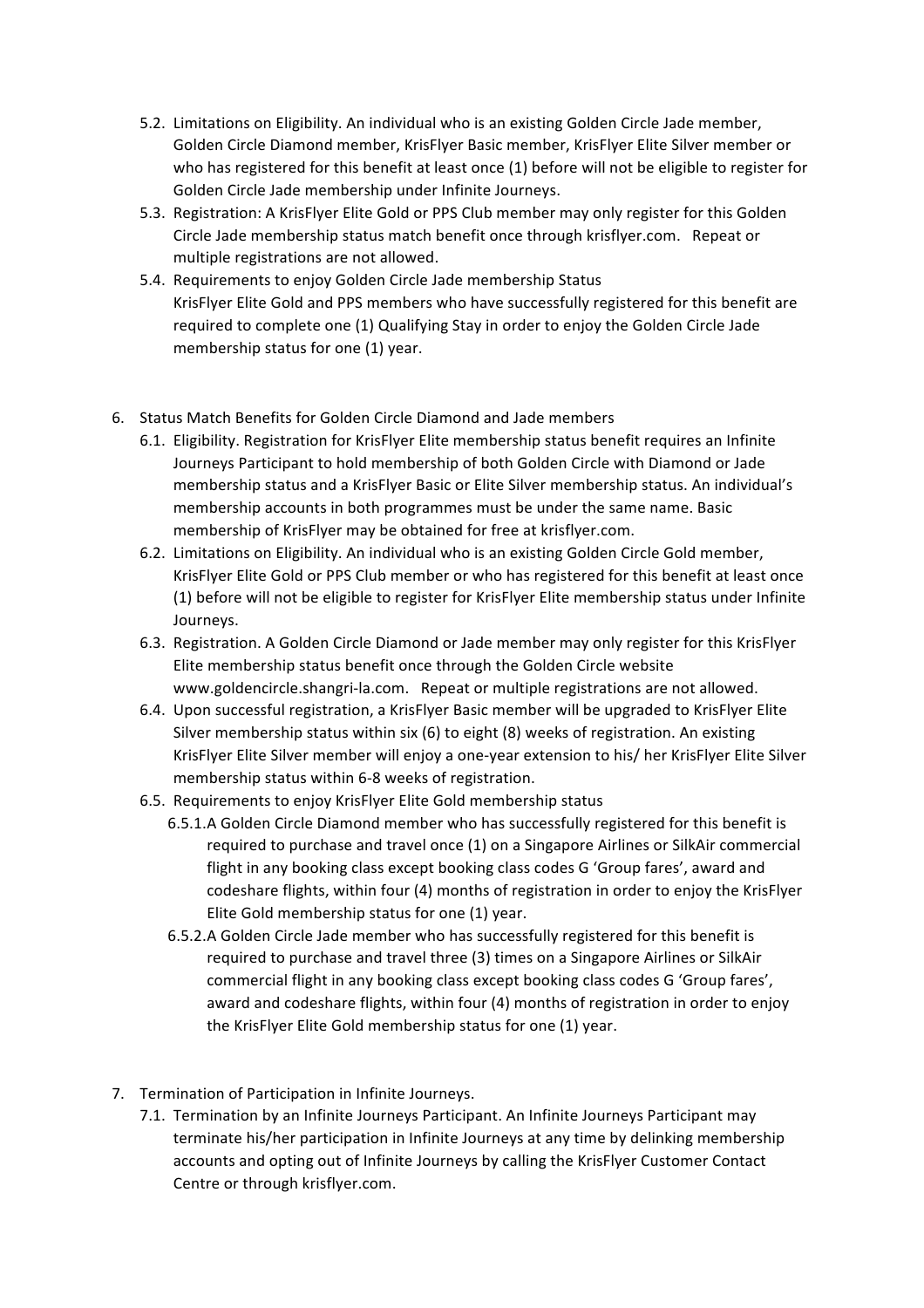- 7.2. Termination by Shangri-La and Singapore Airlines. Shangri-La and Singapore Airlines may suspend Infinite Journeys benefits or terminate an Infinite Journeys Participant's ability to participate in Infinite Journeys at any time with immediate effect and without written notice, for any reason and in their sole discretion including, without limitation, if:
	- 7.2.1. The Infinite Journeys Participant's Golden Circle Membership or KrisFlyer membership has been suspended or terminated for any reason; or
	- 7.2.2.Shangri-La or Singapore Airlines believes the Infinite Journeys Participant has:
		- 7.2.2.1. Violated the Golden Circle Programme Terms or the KrisFlyer Programme Rules;
		- 7.2.2.2. Acted in a manner inconsistent with applicable laws, regulations and ordinances;
		- 7.2.2.3. Failed to pay any hotel bill when due to Shangri-La or a Participating Hotel;
		- 7.2.2.4. Acted in an inappropriate, fraudulent, abusive or hostile manner;
		- 7.2.2.5. Breached or violated any of these Infinite Journeys Terms; or
		- 7.2.2.6. Engaged in any misconduct or wrongdoing in connection with Infinite Journeys.

## 8. Other terms.

- 8.1. Modification of Infinite Journeys. Shangri-La and Singapore Airlines may amend, modify or supplement the Infinite Journeys Terms, benefits, amenities, offers, awards and services at any time, for any reason and without notice.
- 8.2. Termination of Infinite Journeys. Shangri-La and Singapore Airlines may terminate Infinite Journeys at any time. An Infinite Journeys Participant may not earn Miles for Qualifying Stays at Participating Hotels in addition to earning Points, or claim Infinite Journeys benefits upon the termination of Infinite Journeys, even if the stay was booked before termination.
- 8.3. Benefits Subject to Availability. All Infinite Journeys benefits, amenities, offers, awards and services are subject to availability.
- 8.4. No Sale or Transfer. Infinite Journeys benefits may not be sold, bartered or transferred (other than by Shangri-La, Singapore Airlines or their respective agents). Any attempted transfer, sale or barter will be void. Shangri-La, Singapore Airlines and their partners may refuse to honour or recognize any benefits which such party believes may have been transferred, sold or bartered.
- 8.5. Infinite Journeys Participant Data. Shangri-La and Singapore Airlines may each receive Data (as defined below) regarding Infinite Journeys Participants from the other party including, without limitation, names, addresses, email addresses, Golden Circle membership account information, and KrisFlyer programme account information.
	- 8.5.1.KrisFlyer. Singapore Airlines may receive Data (as defined below) regarding Infinite Journeys Participants from Shangri-La which may be used by Singapore Airlines in connection with Infinite Journeys including, without limitation, to verify account information, award Miles in the KrisFlyer programme, and provide Infinite Journeys benefits. The Data provided to Singapore Airlines from Shangri-La may include an Infinite Journeys Participant's name, date of birth, email address, Golden Circle membership number, Golden Circle membership status and will be used by Singapore Airlines in accordance with the Privacy Policy and KrisFlyer Terms and Conditions.
	- 8.5.2.Shangri-La. Shangri-La may receive Data regarding Infinite Journeys Participants from Singapore Airlines which may be used by Shangri-La in connection with Infinite Journeys including, without limitation, to verify account information, to award Points, and to enable Shangri-La Participating Hotels to provide Infinite Journeys benefits. The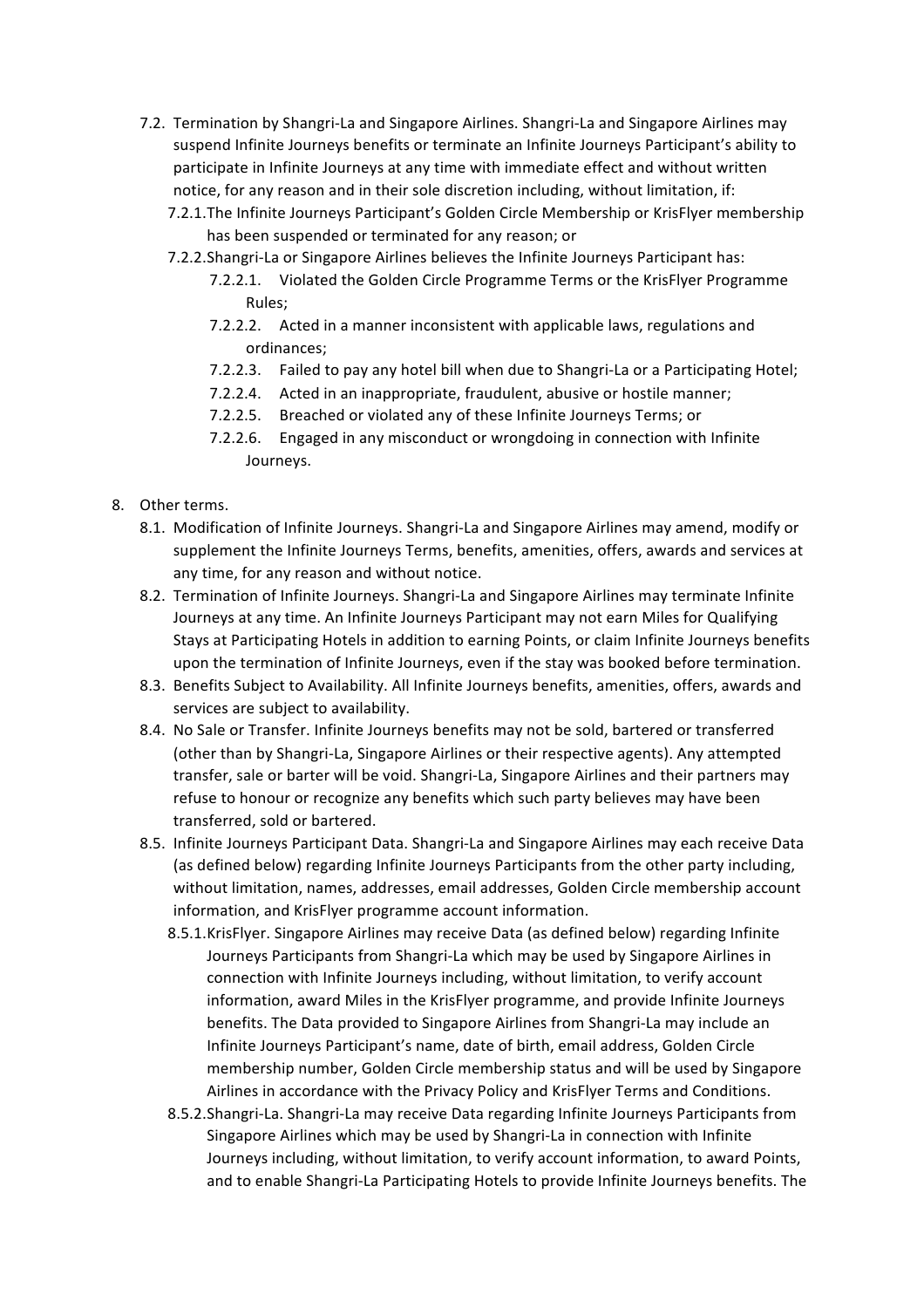Data provided to Shangri-La from Singapore Airlines may include an Infinite Journeys Participant's name, date of birth, email address, KrisFlyer membership number, KrisFlyer membership status and will be used by Shangri-La in accordance with Shangri-La's Privacy Statement.

- 8.5.3. Each of Singapore Airlines and Shangri-La shall, in its collection, processing, disclosure or other use ("Use") of any information and data which can be related to an identifiable individual ("Data"), for any purpose arising out of or in connection with this Agreement, adhere to the requirements of all applicable laws or legal requirements, including but not limited to all that relate to data protection, and privacy ("Law").
- 8.5.4. Without prejudice to the generality of the foregoing, each party shall, where required and in the manner required by any applicable Law:
	- (a) Use Data only for purposes arising out of or in relation to this Agreement, and only after notifying or obtaining the consent of the individual to whom the Data relates ("Subject Individual");
	- (b) provide Subject Individuals with access to their Data and the ability to correct such Data upon request;
	- (c) use reasonable efforts to ensure the accuracy of Data;
	- (d) institute reasonable security arrangements to protect the Data;
	- (e) securely destroy the Data where it is no longer required; and
	- (f) transfer Data only as prescribed by Law.
- 8.5.5.Each party shall return or destroy the Data forthwith upon being required by the other party or immediately without request upon the expiry or termination of this Agreement.
- 8.5.6. Notwithstanding the termination of this Agreement, each party shall be liable for and keep the other party fully indemnified against all damage, losses, costs, legal fees (solicitor-client basis), penalties and proceedings, including any penalties or other amounts levied, imposed or charged by any regulator or regulatory authority, arising out of or in connection with an act or omission of either party or any of its officers, employees, advisors, agents and representatives, in relation to this Clause 8.5.
- 8.6. No Warranties or Representations. Shangri-La and Singapore Airlines make no warranties or representations, either expressed or implied with respect to type, quality or fitness of goods or services provided through Infinite Journeys.
- 8.7. Indemnification. Infinite Journeys Participants must indemnify and hold Shangri-La, Singapore Airlines, the Participating Hotels and their respective subsidiaries, affiliates, officers, directors, agents and employees harmless from any claim or demand, including reasonable attorney's fees, made by any third party due to or arising out of your breach of these terms and conditions or your violation of any law or the rights of a third party.